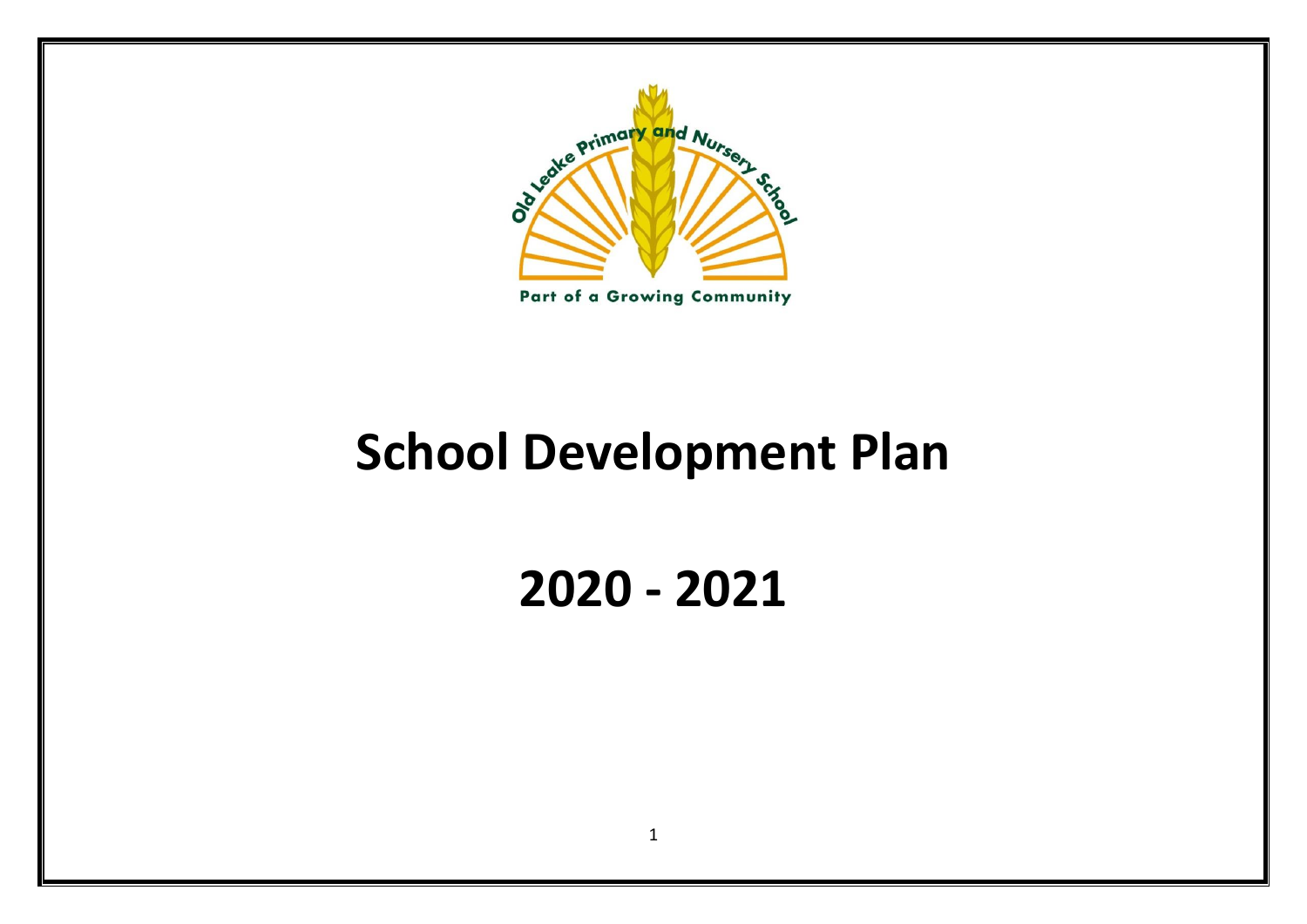## **Covid-19 Recovery Plan**

All children will be returning to school full-time from September 2020. Many children from the school have not been in school for 6 months and have been accessing learning remotely.

Although staff have been in regular contact with the children during this period, the quality of the children's education has varied greatly and as a result many children will return to school with significant gaps in their learning. Many children have also not completed their previous stage of learning before moving on to their new classes.

During the Autumn Term the school has put in place a recovery curriculum aimed at addressing any needs that the children have. The school will be very responsive to children on their return and will adapt its plans as staff can ascertain where children are working within the curriculum.

The following measures will be put in place:

- Covid-19 Risk Assessment shared with all staff and parents which details the measures in place to help keep Forest View 'Covid Secure'. This will be reviewed regularly.
- Recovery curriculum put in place the initial focus will be on PSHE and pastoral support
- SDP priorities continued from 2019/20 and adapted to meet the new demands following the Covid-19 outbreak.

#### **Home Learning Contingency Plan**

• Contingency plans are in place in case of further lockdowns or extended school closures. This is based on the school's procedures during the Spring and Summer term 2020 when resources were posted to the school website, links made to online resources with the Oak Academy, BBC bitesize and paper-based resources were issued.

The school will also ensure that:

- the curriculum sequence for home learning allows access to high-quality online and offline resources and teaching videos, and that is linked to the school's curriculum expectations;
- tasks give access to high quality remote education resources;
- they have online tools that will be consistently used across the school in order to allow interaction, assessment and feedback (appropriate to age), and make sure staff are trained in their use;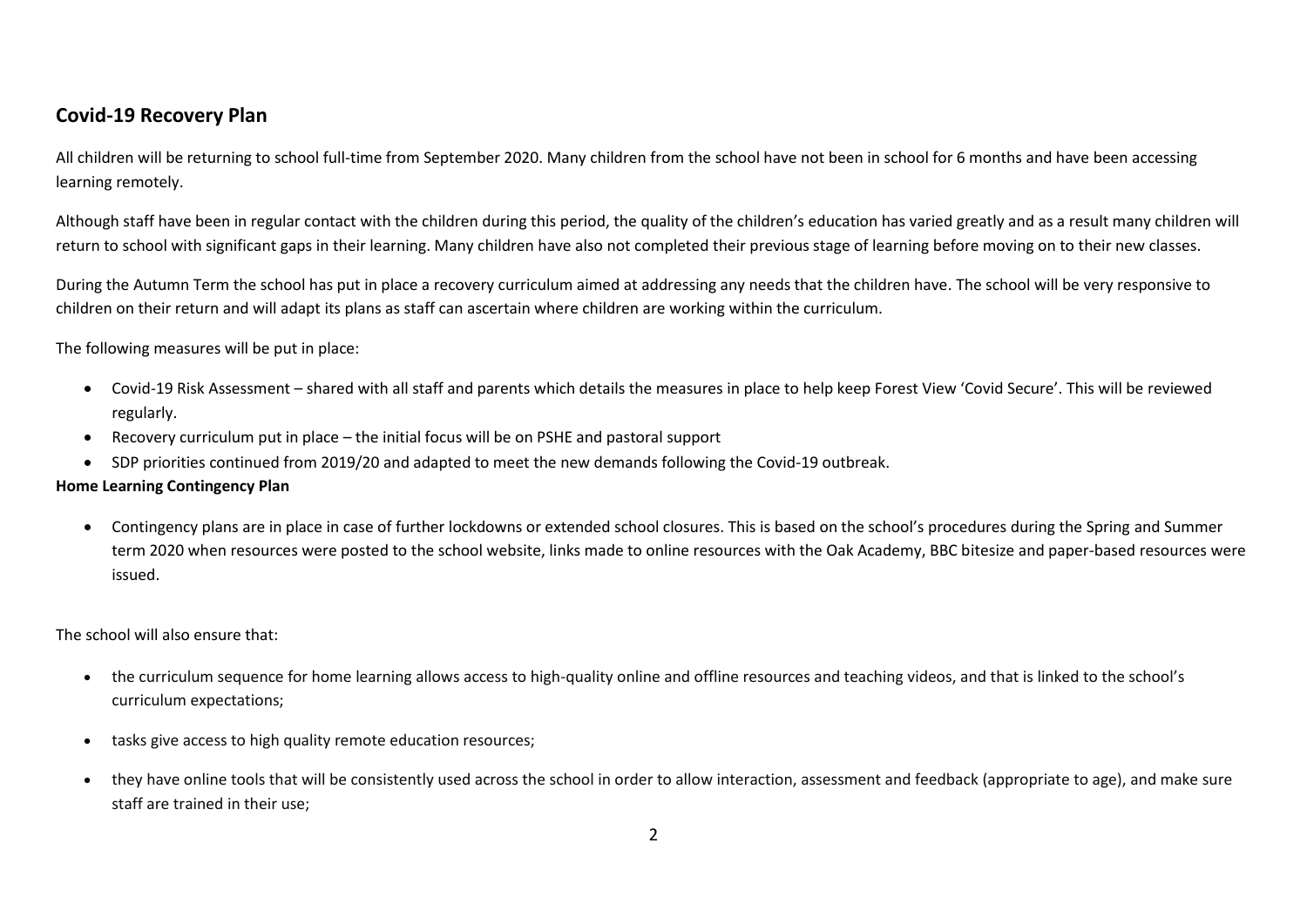- they provide printed resources, such as textbooks and workbooks, for pupils who do not have suitable online access;
- they recognise that younger pupils and some pupils with SEND may not be able to access remote education without adult support, and so the school will work with families to deliver a broad and ambitious curriculum;
- staff set assignments so that pupils have meaningful and ambitious work each day in a number of different subjects;
- staff set assignments that are planned and well-sequenced so that knowledge and skills are built incrementally, with a good level of clarity about what is intended to be taught and practised in each subject;
- staff provide frequent, clear explanations of new content through using high quality learning resources;
- staff gauge how well pupils are progressing through the curriculum, using questions and other suitable tasks and set a clear expectation on how regularly teachers will check work;
- teachers are able to adjust the pace or difficulty of what is being taught in response to questions or assessments, including, where necessary, revising material or simplifying explanations to ensure pupils' understanding; and
- teachers plan a programme that is of equivalent length to the core teaching pupils would receive in school including contact with teachers where appropriate.

The school will achieve this by:

- ensuring staff are familiar with the range of quality online resources which are supported by the Government such as the Oak Academy, BBC Bitesize
- creating tasks that are aligned to the national curriculum and differentiated for their year group;
- creating tasks that are matched to and follow on from learning that has taken place in school;
- ensuring that children are equipped with the correct resources which will enable all to access the full range of curriculum activities that have been sent to them;
- putting in clear lines of communication for parents to be able to contact their child's class teacher or other key school staff so that they can get support with their child's learning at home.
- Training all staff in the use of online meeting software such as Zoom and Microsoft Teams.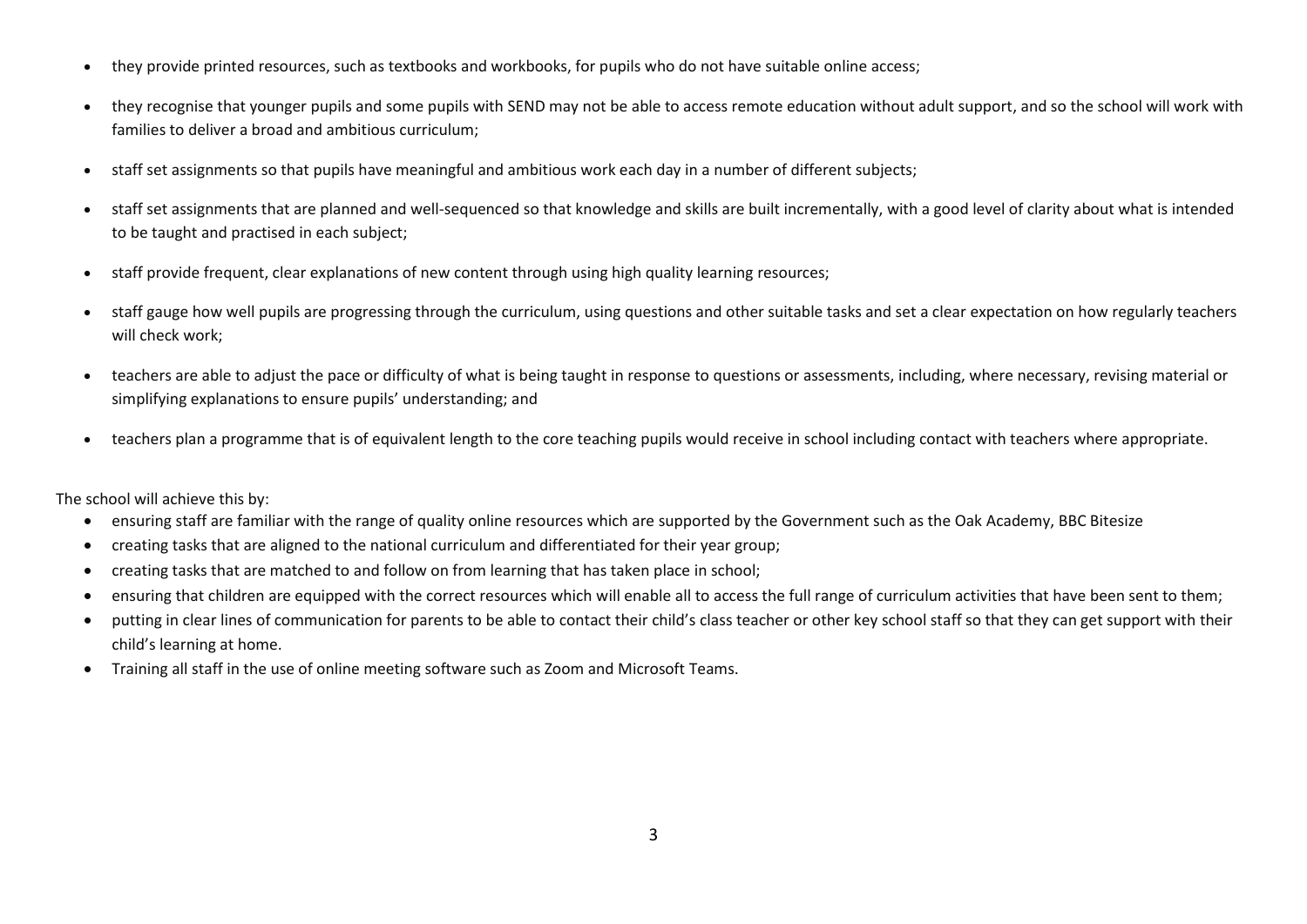The School Development Plan enables the school's vision to be shared and understood by the whole school community. Our aim is to work and learn together as a community in order to improve and be the best that we can be. The School Development Plan should give everyone an understanding of where the school is going and what actions will be taken to ensure we get there. We set clear timescales for implementation and determine how to effectively use both human and material resources to support specific goals. It also helps us plan and prioritise our budget and guides how we plan and organise staff training. The **School Development Plan** is designed to give a sharp, clear focus to those aspects of our work which we believe are most in need of improvement.

Everyone has the chance to contribute ideas as to how our school can improve. Staff and Governors meet termly to review how successful our improvements have been and agree priorities for the coming year. We ask parents, staff and children to share their ideas through questionnaires and the school council. We want everyone to support us and help us improve and this can only happen if we are all involved.

Once we have agreed the priorities, the Leadership Team identifies targets for improvement by writing the School Development Plan. This is then shared with everyone.

There are Key Priorities for the plan. We wish to achieve each target as fully as possible; therefore they will drive our training, resources, teaching and learning, monitoring, evaluation and review over the next year.

Professional development INSET days are an important part of this process. In addition to this, all staff are keen to keep up to date with new initiatives. Therefore, individual teachers and support staff have undertaken training throughout the year in order to further their own professional development and to strengthen the subject expertise on the staff.

## **Our Vision**

We are committed to *improving the quality of the educational provision* for all our children which will enable them to reach their full potential and attain the levels of knowledge, understanding and skills that society demands for their future lives. High quality education at Old Leake Primary School will be achieved by:

- positive, caring and clearly focused leadership from the senior leadership team
- the whole staff team working together to do its best for our children's confidence
- the whole staff team having high expectations of our children's social, behavioural and academic performance
- well planned, exciting and challenging teaching that develops lively, enquiring and open minds in our children
- creating stimulating and attractive learning environments in which our children can take a pride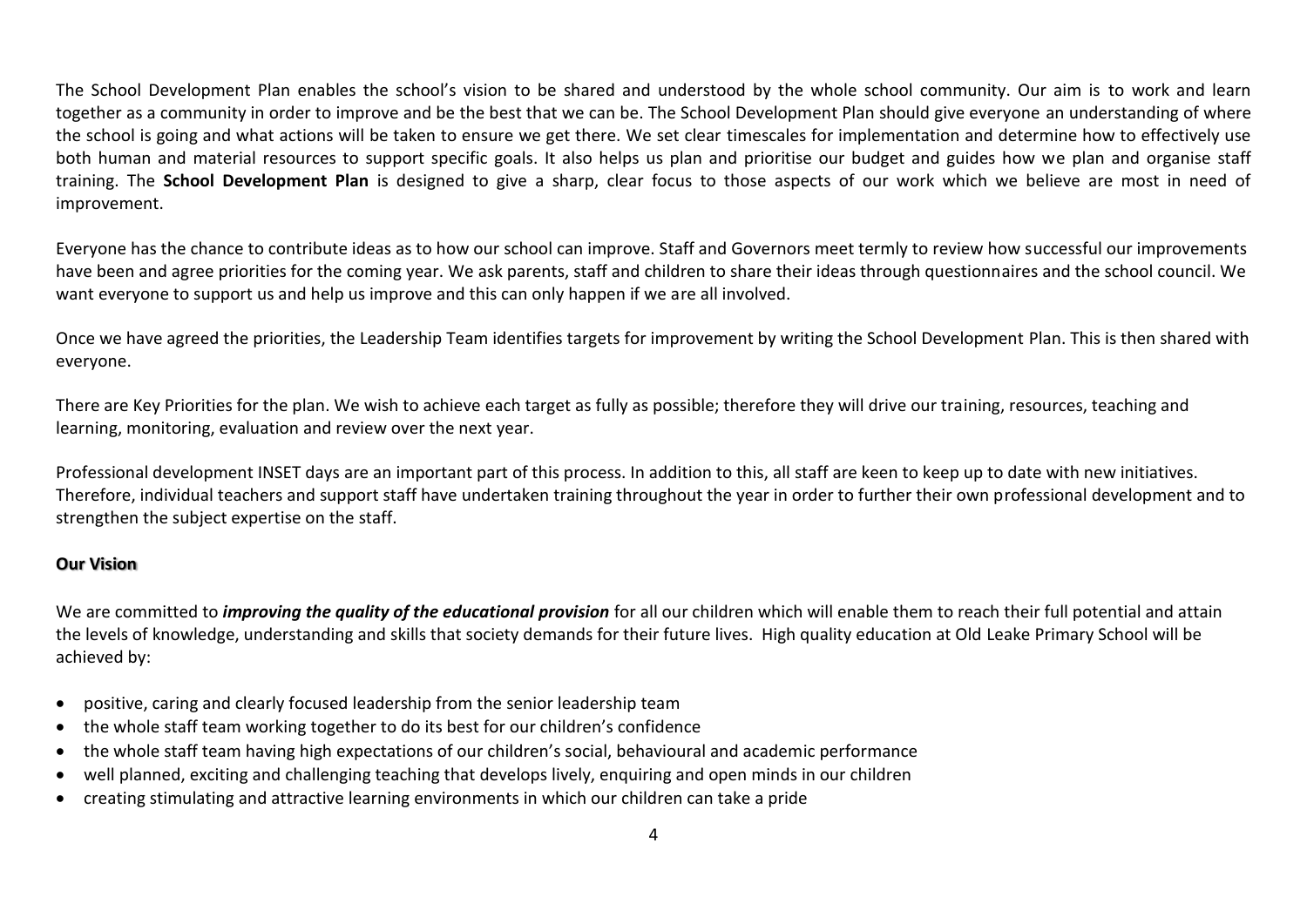- fostering a calm, secure and purposeful working atmosphere that nurtures a positive esteem and self-image in all our children
- promoting respect for other people and their property
- working in partnership with parents, governors and the local community to enrich opportunities for our children

We will continually strive to achieve the school's aims through the formal curriculum and through all the other experiences offered to our children. High quality education will *raise the children's standards of attainment*, enabling them to:

- develop their use of English and Maths which provide the foundation for all their other learning
- learn social skills that encourage agreeable interactions between their peers as well as adults
- treat everyone in an equal manner, irrespective of gender, race, class or disability
- develop personal and moral values that are respectful of others, leading to their appreciation and toleration of other religions and other ways of life
- Learn in a safe and secure environment, in keeping with Health and Safety Regulations that are in the interests of all whom work in the school.

#### Ofsted Inspection January 2018 - **This school continues to be good**

|                                                                      | Ofsted Evaluation (Jan 2018) |
|----------------------------------------------------------------------|------------------------------|
| Achievement (Now Outcomes)                                           |                              |
| Teaching and Learning (now called Teaching, Learning and Assessment) |                              |
| Leadership and Management                                            |                              |
| Behaviour and Safety                                                 |                              |
| Overall Effectiveness                                                |                              |
| Early Years                                                          |                              |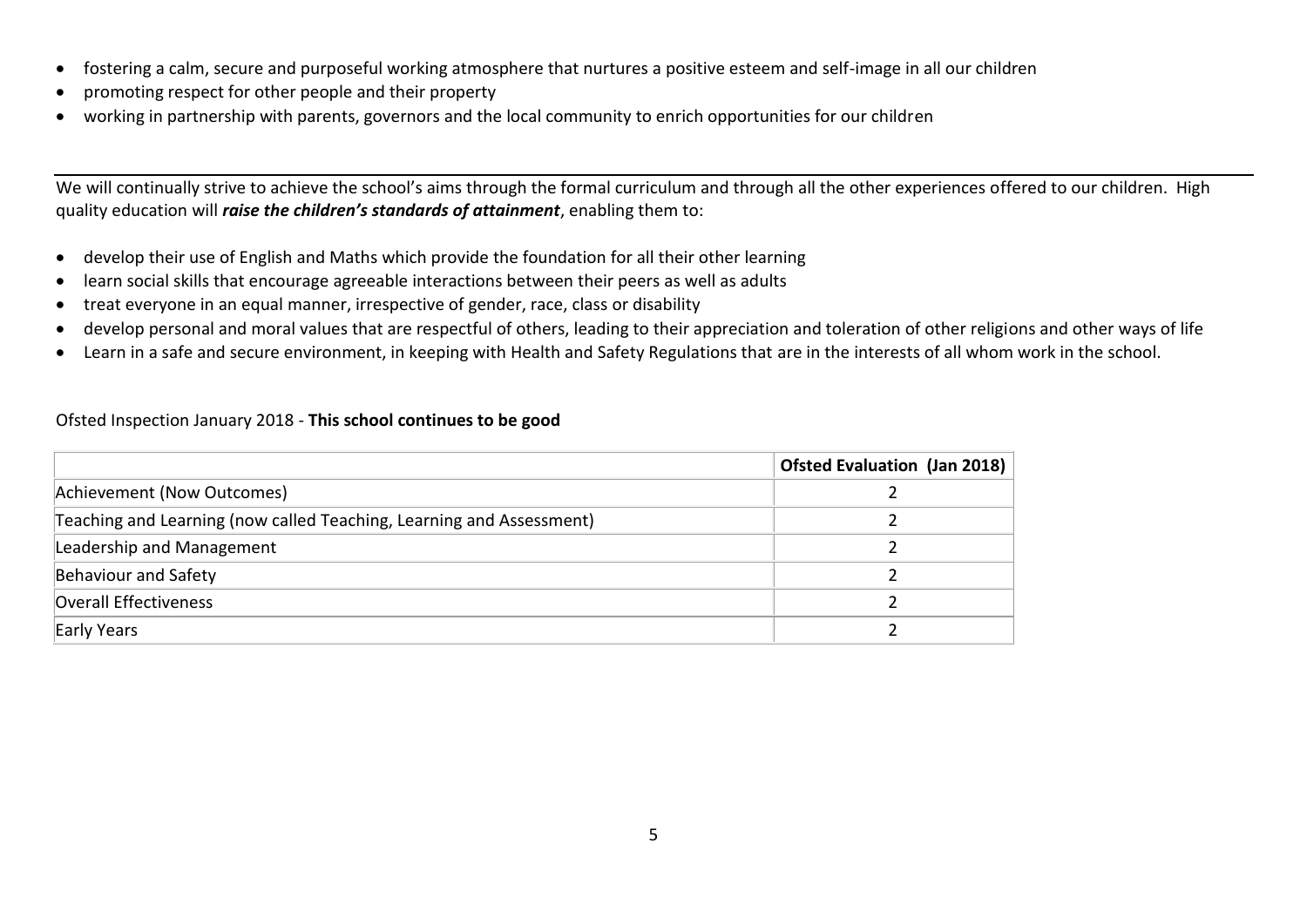## **School Context**

Old Leake Primary School is smaller than average-sized rural village Foundation School situated 8 miles north of Boston, the nearest town. The children are from a variety of backgrounds, including a number who live in isolated dwellings. There is a mixed range of housing including private and Local Authority. The vast majority of pupils are from a white British background though the number of Eastern European pupils is growing. The area suffers from rural deprivation (See IDACI)

26% of pupils are in receipt of free school meals or pupil and service premium which is higher than the national average. 18% of pupils are on the SEND register which is also higher than average. There are currently 22 pupils whose first language is not English (12.5%). We run a Breakfast and After-school Club on school premises, allowing us to offer parents the option of wrap-around child-care from 8am until 5pm.

## **School strengths and weaknesses as identified by our school self-evaluation**

| <b>Strengths</b>                                                                                                                                                                                                                                                                                                                                                                                                                                                                                                                                                                                                                                                                                                                                                                                                                                                                                                                                                                                                                                                                                                             | Areas for development                                                                                                                                                                                                                                                                  |
|------------------------------------------------------------------------------------------------------------------------------------------------------------------------------------------------------------------------------------------------------------------------------------------------------------------------------------------------------------------------------------------------------------------------------------------------------------------------------------------------------------------------------------------------------------------------------------------------------------------------------------------------------------------------------------------------------------------------------------------------------------------------------------------------------------------------------------------------------------------------------------------------------------------------------------------------------------------------------------------------------------------------------------------------------------------------------------------------------------------------------|----------------------------------------------------------------------------------------------------------------------------------------------------------------------------------------------------------------------------------------------------------------------------------------|
| Behaviour is good. Pupils say they feel safe and can talk about how to stay<br>safe outside school.<br>The strong leadership of the school ensures that pupils' progress is regularly<br>checked.<br>The Head teacher and senior leaders have a clear understanding of how they<br>can continue to improve the school and raise standards.<br>Governors regularly visit the school and ask challenging questions to check<br>how well the senior leaders are doing.<br>High quality music teaching<br>The spiritual, moral, social and cultural education of pupils is strength of the<br>school and underpins all it does.<br>Transition arrangements into, within and from the school are strong<br>The over whelming majority of parents believe the school is friendly and<br>caring and that their children are well supported<br>The school is well resourced<br>High quality targeted intervention<br><b>Excellent team work</b><br>Variety of extra-curricular activities<br>Communication with parents<br>Attendance -overall absence below the national average for schools with a<br>similar level of deprivation | Quality of teaching and learning<br>Progress and attainment in Reading in KS2<br>Consistency in the teaching of phonics<br>Writing progress<br>Attainment in the Early Years<br><b>Exclusion rate</b><br>Parental engagement/Low aspiration in the community<br>Curriculum development |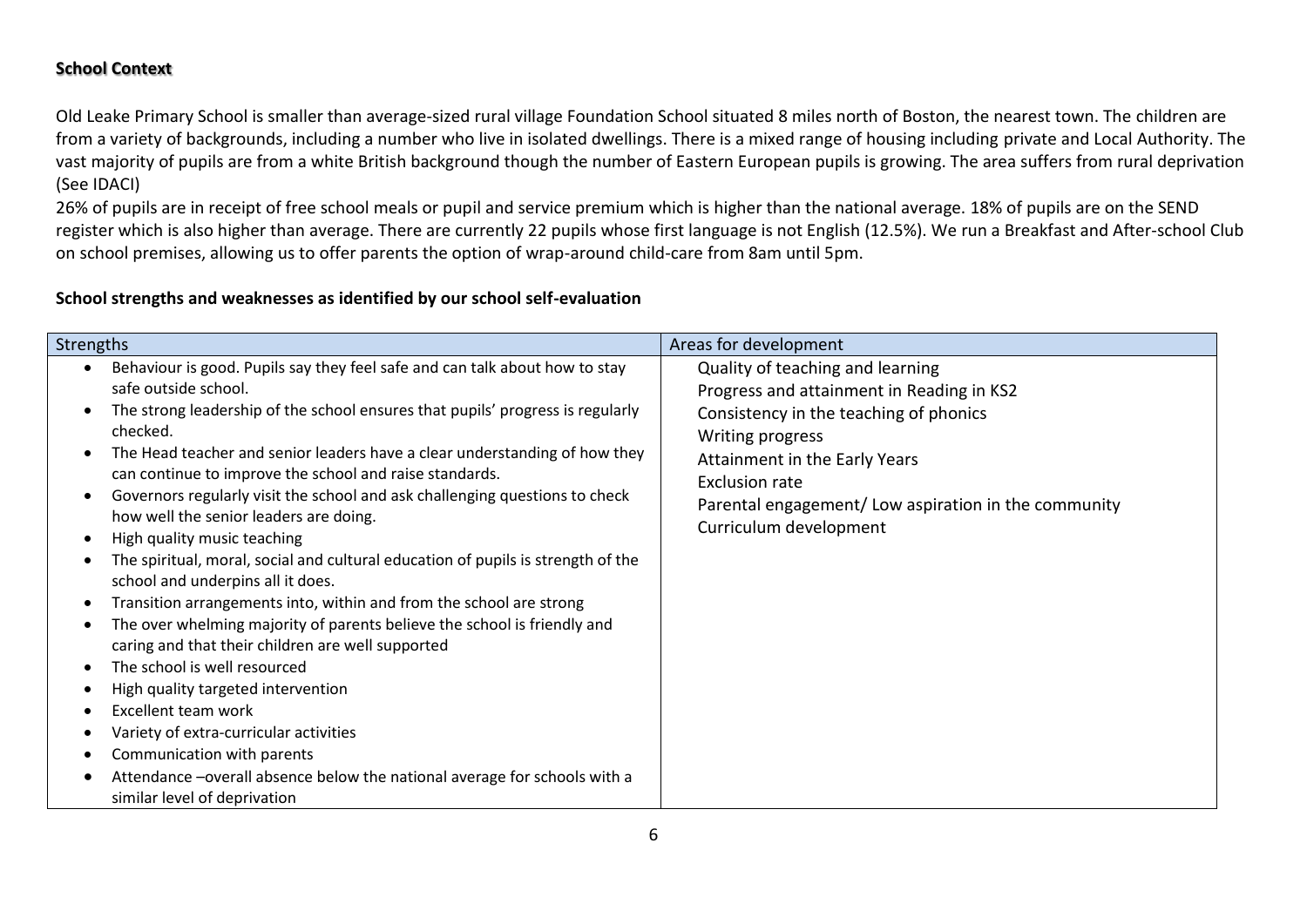**Priorities -** In order to address the areas highlighted above, our main priorities for improvement in 2019 to 2020 are : **SDP Priority 1: To ensure that teaching and learning is at least consistently good across the school SDP Priority 2: To raise standards of attainment in Reading for all pupils SDP Priority 3: To refine a new curriculum and upskill subject leaders**

**SDP Priority 4: To promote active and healthy lifestyles**

| <b>Priority 1</b> | SDP Priority 1: To ensure that teaching and learning is at least consistently good across the school                                                                    |  |  |
|-------------------|-------------------------------------------------------------------------------------------------------------------------------------------------------------------------|--|--|
| <b>ACTIONS</b>    | Plan/improve the opportunities provided for teachers to develop their professional practice – improve teacher effectiveness and                                         |  |  |
|                   | impact                                                                                                                                                                  |  |  |
|                   | Provide peer learning/observation opportunities<br>$\bullet$                                                                                                            |  |  |
|                   | Review effectiveness and deployment of support staff<br>$\bullet$                                                                                                       |  |  |
|                   | Ensure there is always an exciting and clear purpose and context for learning                                                                                           |  |  |
|                   | Ensure our observation model supports strategic aim of improving teaching and learning- raise the proportion of outstanding<br>$\bullet$<br>teaching                    |  |  |
|                   | Establish consistent non negotiables for the quality of teaching throughout the school - staff to establish the features of<br>good/outstanding and produce a checklist |  |  |
|                   | Ensure that feedback from drop-ins is used to further inform support and training, driving higher expectations<br>$\bullet$                                             |  |  |
|                   | Ensure quality induction, support and monitoring of NQTS<br>$\bullet$                                                                                                   |  |  |
|                   | Termly forensic analysis of data, lesson observations and work scrutinise are used to support good teaching and learning                                                |  |  |
|                   | Provide opportunities for staff to see good practice at other schools                                                                                                   |  |  |
|                   | Provide high quality teaching of an inclusive, creative curriculum that meets the needs of all pupils and the holistic well-being of the                                |  |  |
|                   | child. Characterised by:                                                                                                                                                |  |  |
|                   | Highly focused lesson design with sharp objectives;<br>$\blacksquare$                                                                                                   |  |  |
|                   | High demands of pupil involvement and engagement with their learning;                                                                                                   |  |  |
|                   | High levels of interaction for all pupils;                                                                                                                              |  |  |
|                   | Appropriate use of teacher questioning, modelling and explaining;                                                                                                       |  |  |
|                   | An emphasis on learning through dialogue, with regular opportunities for pupils to talk both individually and in groups;<br>$\blacksquare$                              |  |  |
|                   | An expectation that pupils will accept responsibility for their own learning and work independently;<br>$\blacksquare$                                                  |  |  |
|                   | Regular use of encouragement and authentic praise to engage and motivate pupils.<br>$\overline{\phantom{a}}$                                                            |  |  |
|                   | Have high expectations and strive to achieve high standards in relation to pupils' age and ability.<br>$\blacksquare$                                                   |  |  |
|                   | Develop an active partnership with parents and the local community.<br>$\overline{\phantom{a}}$                                                                         |  |  |
|                   | Provide a high quality learning environment that is safe, stimulating and attractive.                                                                                   |  |  |
|                   | Develop the knowledge and skills of all staff through a rigorous approach to continuous professional development. Ensure the                                            |  |  |
|                   |                                                                                                                                                                         |  |  |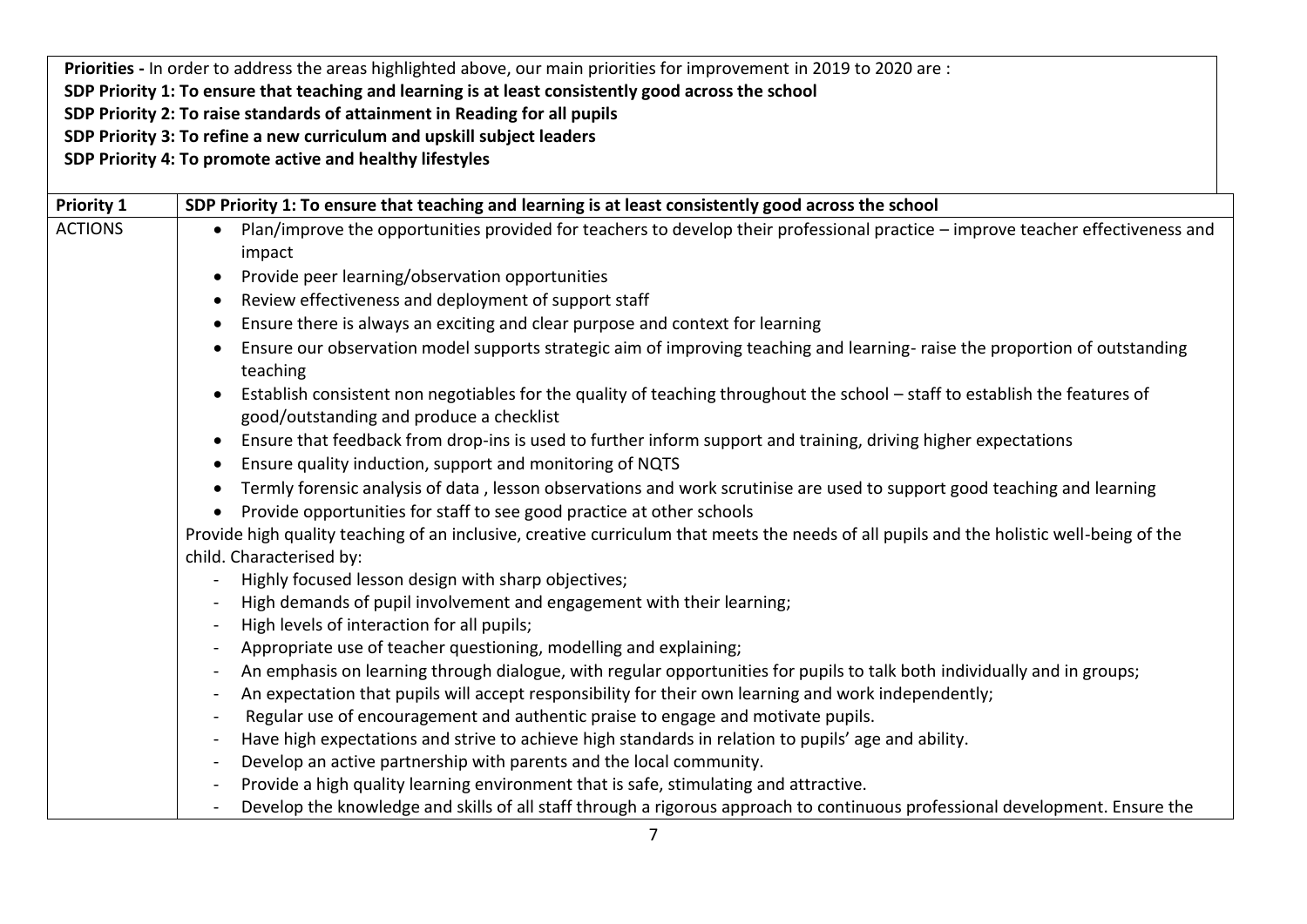|                | school's resources are used efficiently and effectively to maximise learning.                                                         |  |  |
|----------------|---------------------------------------------------------------------------------------------------------------------------------------|--|--|
|                | Encourage all pupils to become reflective, independent thinkers, who take responsibility, show initiative and develop self-           |  |  |
|                | discipline, along with an ability to work co-operatively with others.                                                                 |  |  |
|                | Develop a team ethos which encourages all staff and pupils to show care, consideration and respect for others.                        |  |  |
|                | Develop self-esteem, self-belief and resilience in all children, young people and their families.                                     |  |  |
|                | Closing the gap between vulnerable groups and children living in disadvantaged communities.                                           |  |  |
| <b>Success</b> | Progress rates and attainment across the whole school, in reading, writing and maths, have increased when compared with               |  |  |
| criteria       | 2019/20:                                                                                                                              |  |  |
|                | Attainment: 60% TO 80% of pupils in-line with or above National Expectation (cohorts and subjects)                                    |  |  |
|                | Progress: all cohorts make progress within the satisfactory to good range, with an increase in the number making good<br>$\circ$      |  |  |
|                | progress (Spring 2019 – summer 2020 – standardised scores)                                                                            |  |  |
|                | Vulnerable groups: progress is in line with whole school expectations (6 points)                                                      |  |  |
|                | Vulnerable groups: increased progress rates in all groups, leading to a narrowing of the attainment gap Vulnerable groups:<br>$\circ$ |  |  |
|                | conversions are in line with whole school expectations.                                                                               |  |  |
| Monitoring     | Half termly monitoring of strategic plan by Leadership team                                                                           |  |  |
|                | Termly monitoring of the plan by Governing Body                                                                                       |  |  |
|                | Quality of teaching and learning monitored by leadership team through observation, work scrutiny, moderation meetings, planning       |  |  |
|                | scrutiny and pupil interviews                                                                                                         |  |  |
|                |                                                                                                                                       |  |  |
| Evaluation     | The success of the plan will be evaluated termly by the Headteacher in her report to the Governing body                               |  |  |
|                |                                                                                                                                       |  |  |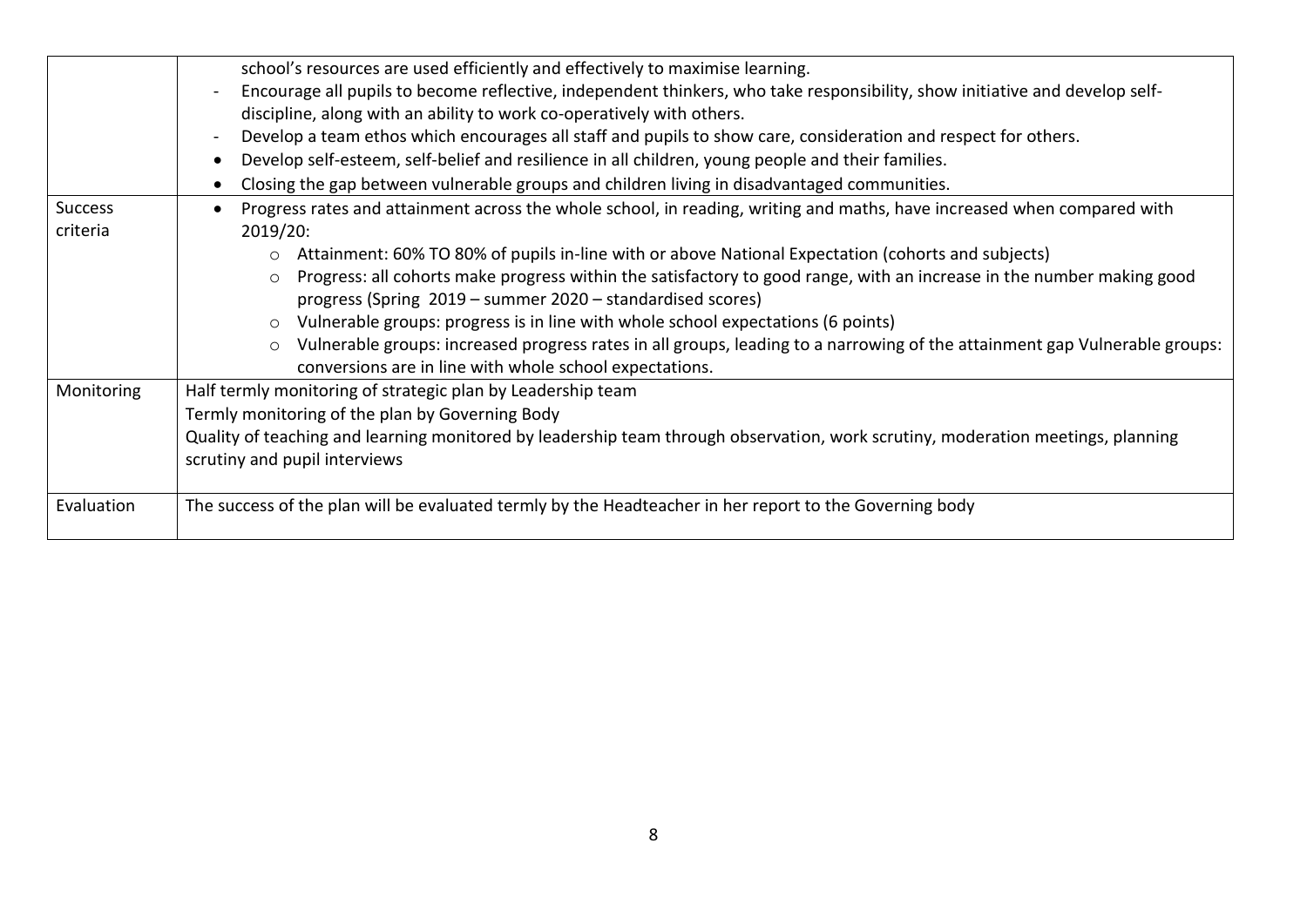| <b>SDP Priority 2:</b> | To raise standards of attainment in reading for all pupils                                                                                     |  |  |
|------------------------|------------------------------------------------------------------------------------------------------------------------------------------------|--|--|
| <b>ACTIONS</b>         | Reading - key priority for whole school                                                                                                        |  |  |
|                        | Engage with the LEAP project (Lincolnshire English attainment Project) and attend associated training and professional learning<br>$\bullet$   |  |  |
|                        | communities                                                                                                                                    |  |  |
|                        | Engage with the Boston Reading Project (early Years) attend associated training and professional learning communities<br>$\bullet$             |  |  |
|                        | Develop reading spines for each year group for each term to cover fiction, non-fiction and poetry<br>$\qquad \qquad$                           |  |  |
|                        | Undertake question level analysis of 2018 Y6 sats to pinpoint areas needing further development<br>$\bullet$                                   |  |  |
|                        | raise profile of reading across the school (home and school) – e.g. engaging books corners, reading reward systems, set                        |  |  |
|                        | expectations with parents, reading events (sponsored read / extreme read / bedtime story), teacher story swaps, borrow boxes,                  |  |  |
|                        | reading toys, recommendations reading clubs/ playtime activities                                                                               |  |  |
|                        | Daily everyone reading in class (ERIC) sessions and class story times / rhyme of the week planned / delivered.<br>$\overline{\phantom{a}}$     |  |  |
|                        | Challenge and purpose through use of question stems.<br>$\blacksquare$                                                                         |  |  |
|                        | Purchase new reading resources<br>$\qquad \qquad \blacksquare$                                                                                 |  |  |
|                        | Ensure pupils are reading age-appropriate texts linked to their reading abilities<br>$\blacksquare$                                            |  |  |
|                        | A detailed approach to explicitly teaching vocabulary<br>$\overline{\phantom{a}}$                                                              |  |  |
|                        | -Provide regular opportunities to apply new knowledge in a range of provision areas<br>٠                                                       |  |  |
|                        | Explicit teaching of comprehension strategies -linked to Talk for Reading<br>$\overline{\phantom{a}}$                                          |  |  |
|                        | Effective intervention to help pupils to catch up: Reading Rockets, Catch-Up Reading - delivered by trained, experienced TAs<br>$\blacksquare$ |  |  |
|                        | -Pupil conversations to monitor pupil's reading preferences<br>$\bullet$                                                                       |  |  |
|                        | Embed the thorough and systematic approach to teaching Reading across EYFS & KS1.<br>$\blacksquare$                                            |  |  |
|                        | -Track and monitor groups of pupils who are inline to meet the EXS standard in Reading<br>$\bullet$                                            |  |  |
|                        | -Data analysis to amend focus groups and implement intervention as necessary                                                                   |  |  |
|                        | -produce long term plans for the teaching of reading                                                                                           |  |  |
|                        | --Engage with the English Hub                                                                                                                  |  |  |
|                        |                                                                                                                                                |  |  |
|                        |                                                                                                                                                |  |  |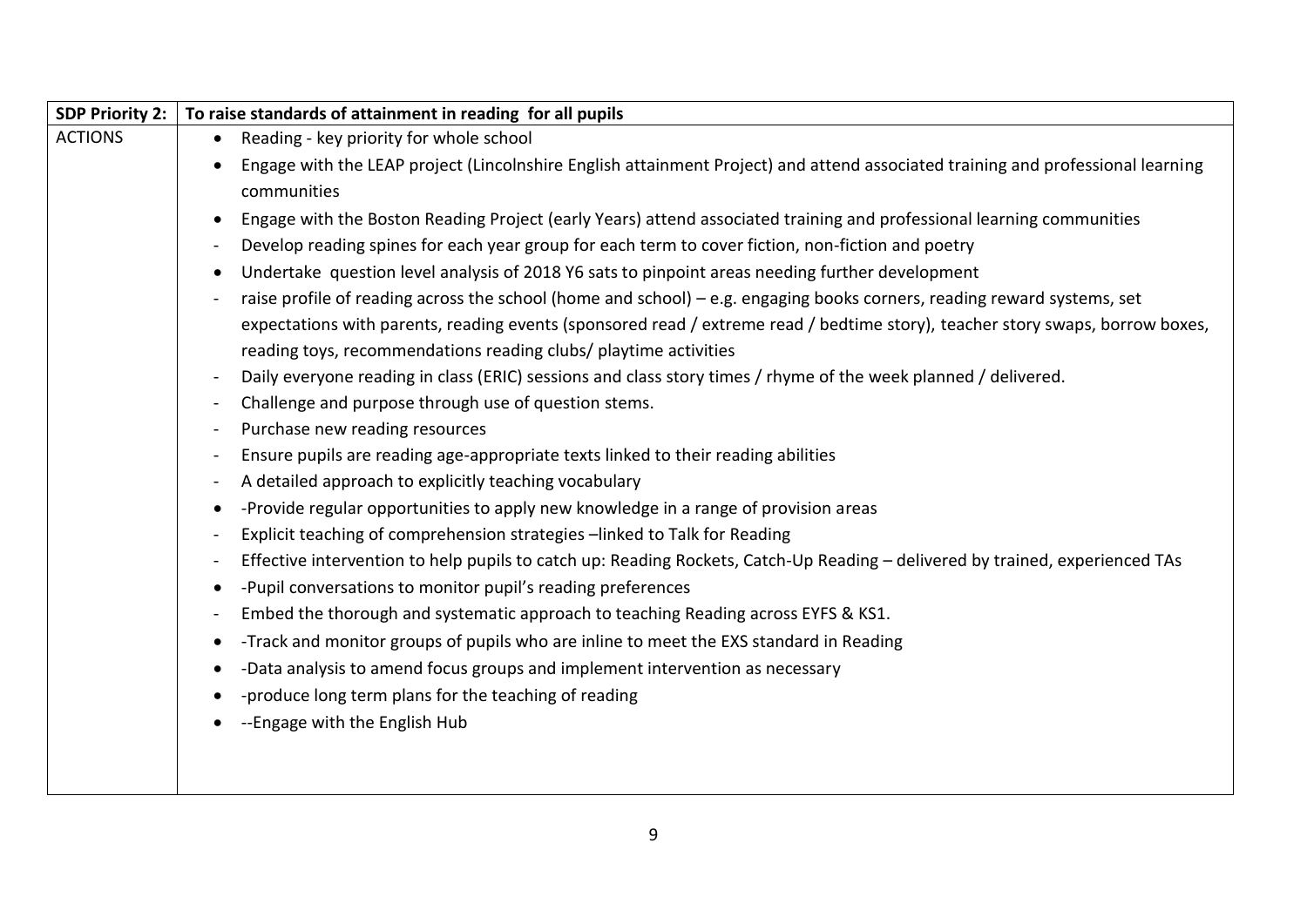|            | Phonics                                                                                                                                                                                                                                                                                                                                                                                                                                                                                                                                                                                                                                                                                                                                                                                                                                                                                                                                                                                                                                                                                      |  |  |
|------------|----------------------------------------------------------------------------------------------------------------------------------------------------------------------------------------------------------------------------------------------------------------------------------------------------------------------------------------------------------------------------------------------------------------------------------------------------------------------------------------------------------------------------------------------------------------------------------------------------------------------------------------------------------------------------------------------------------------------------------------------------------------------------------------------------------------------------------------------------------------------------------------------------------------------------------------------------------------------------------------------------------------------------------------------------------------------------------------------|--|--|
|            |                                                                                                                                                                                                                                                                                                                                                                                                                                                                                                                                                                                                                                                                                                                                                                                                                                                                                                                                                                                                                                                                                              |  |  |
|            | Staff to sample a taster day of Sounds-Write phonics                                                                                                                                                                                                                                                                                                                                                                                                                                                                                                                                                                                                                                                                                                                                                                                                                                                                                                                                                                                                                                         |  |  |
|            | Introduce rigorous phonics programme with associated training<br>Ensure staff are ambitious with high expectations<br>Ensure Consistency in teaching of phonics<br>Planning (together) - Phonics, Literacy, guided reading and interventions (include TA where possible)<br>Focused phonics to be taught every day - EYFS and KS1<br>Modelling and make links to other areas of the curriculum<br>Introduce technical vocabulary - phonics (blending, phoneme, grapheme)<br>Encourage application of phonic knowledge in a range of different contexts using the EFF's Improving Literacy in KS1 and the<br>EEF's Preparing for Literacy guidance report.<br>Ensure systematic phonic scheme for EYFS & KS1 and resources are embedded in daily teaching<br>Monitor progress of pupils throughout the year by use of evidence trails, tracking pupil data<br>Track and monitor groups of pupils who are inline to pass the phonic screening<br>Writing / Handwriting<br>raise expectations for presentation of work, leading to improved pride in content for writing across the curriculum. |  |  |
|            |                                                                                                                                                                                                                                                                                                                                                                                                                                                                                                                                                                                                                                                                                                                                                                                                                                                                                                                                                                                                                                                                                              |  |  |
| Success    | Attainment: 60% TO 80% of pupils in-line with or above National Expectation in Reading                                                                                                                                                                                                                                                                                                                                                                                                                                                                                                                                                                                                                                                                                                                                                                                                                                                                                                                                                                                                       |  |  |
| criteria   | 80%+ pupils achieve phonic screening score<br>$\circ$                                                                                                                                                                                                                                                                                                                                                                                                                                                                                                                                                                                                                                                                                                                                                                                                                                                                                                                                                                                                                                        |  |  |
|            | Progress: all cohorts make progress within the satisfactory to good range, with an increase in the number making good<br>$\circ$<br>progress (Spring 2019 - summer 2020 - standardised scores)                                                                                                                                                                                                                                                                                                                                                                                                                                                                                                                                                                                                                                                                                                                                                                                                                                                                                               |  |  |
|            | Conversions: Year 4 - 80 % of pupils have made at least 6 points progress from end of Year 2 in Reading.<br>$\circ$                                                                                                                                                                                                                                                                                                                                                                                                                                                                                                                                                                                                                                                                                                                                                                                                                                                                                                                                                                          |  |  |
|            | Conversions: Year 6 – 90 % of pupils have made at least 12 points progress from end of Year 2 (teacher assessment)<br>$\circ$                                                                                                                                                                                                                                                                                                                                                                                                                                                                                                                                                                                                                                                                                                                                                                                                                                                                                                                                                                |  |  |
|            | Vulnerable groups: progress is in line with whole school expectations<br>$\circ$                                                                                                                                                                                                                                                                                                                                                                                                                                                                                                                                                                                                                                                                                                                                                                                                                                                                                                                                                                                                             |  |  |
|            | Vulnerable groups: increased progress rates in all groups, leading to a narrowing of the attainment gap where APS is<br>$\circ$                                                                                                                                                                                                                                                                                                                                                                                                                                                                                                                                                                                                                                                                                                                                                                                                                                                                                                                                                              |  |  |
|            | below national expectation                                                                                                                                                                                                                                                                                                                                                                                                                                                                                                                                                                                                                                                                                                                                                                                                                                                                                                                                                                                                                                                                   |  |  |
|            | Vulnerable groups: conversions are in line with whole school expectations.                                                                                                                                                                                                                                                                                                                                                                                                                                                                                                                                                                                                                                                                                                                                                                                                                                                                                                                                                                                                                   |  |  |
| Monitoring | Half termly monitoring of strategic plan by Leadership team                                                                                                                                                                                                                                                                                                                                                                                                                                                                                                                                                                                                                                                                                                                                                                                                                                                                                                                                                                                                                                  |  |  |
|            | Termly monitoring of the plan by Governing Body                                                                                                                                                                                                                                                                                                                                                                                                                                                                                                                                                                                                                                                                                                                                                                                                                                                                                                                                                                                                                                              |  |  |
|            | Quality of teaching and learning monitored by leadership team through observation, work scrutiny, moderation meetings, planning                                                                                                                                                                                                                                                                                                                                                                                                                                                                                                                                                                                                                                                                                                                                                                                                                                                                                                                                                              |  |  |
|            | scrutiny and pupil interviews                                                                                                                                                                                                                                                                                                                                                                                                                                                                                                                                                                                                                                                                                                                                                                                                                                                                                                                                                                                                                                                                |  |  |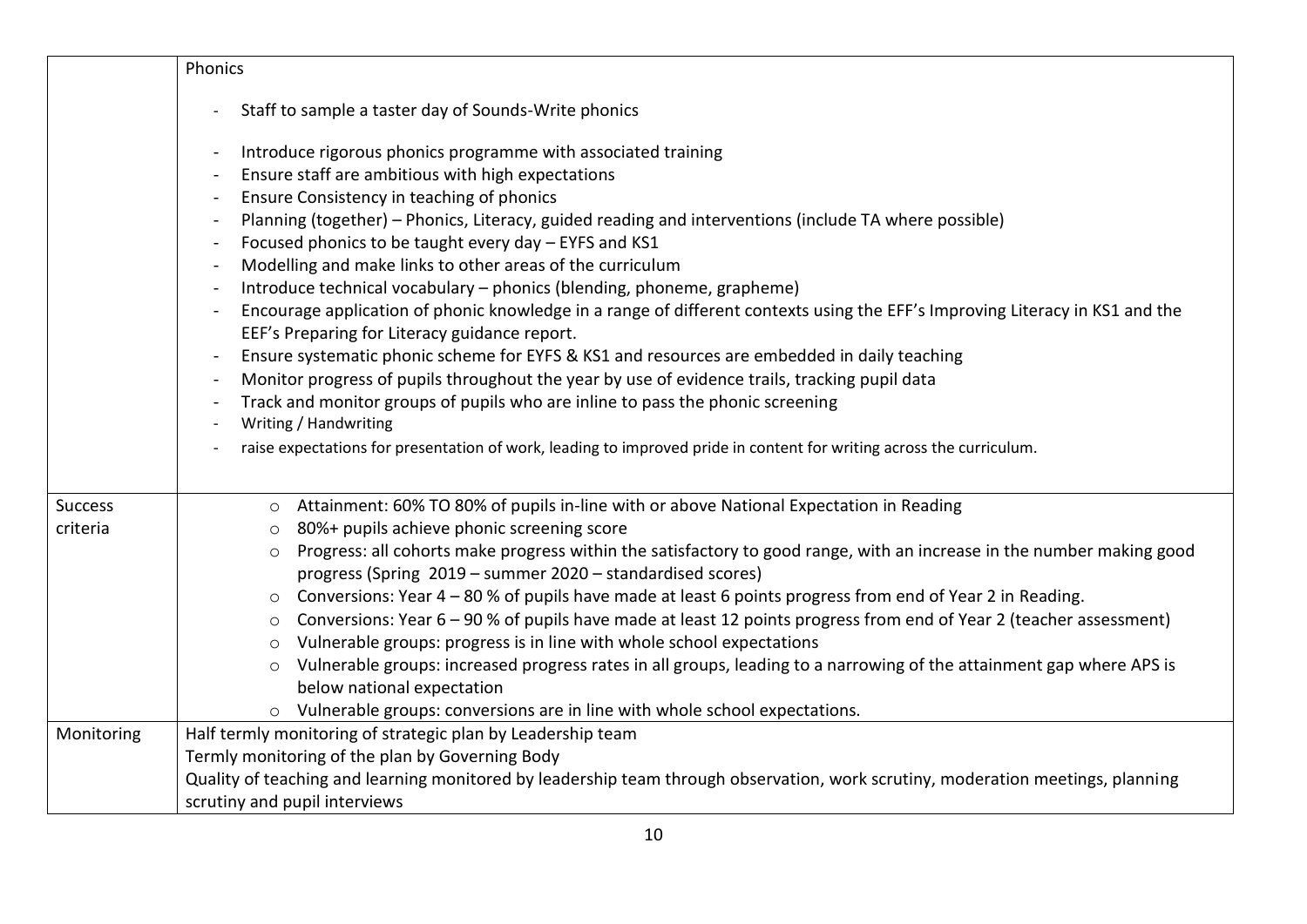| Evaluation | The success of the plan will be evaluated termly by the Head teacher in her report to the Governing body |
|------------|----------------------------------------------------------------------------------------------------------|
|            |                                                                                                          |

| <b>Priority 3</b> | To refine the new curriculum and upskill subject leaders                                                                              |  |  |
|-------------------|---------------------------------------------------------------------------------------------------------------------------------------|--|--|
| <b>ACTIONS</b>    | Establish curriculum principles which reflect the school's values, context and needs<br>$\bullet$                                     |  |  |
|                   | Establish a pupil offer ie how the school intends to enrich its curriculum with extra-curricular activities, educational<br>$\bullet$ |  |  |
|                   | visits and special entitlements.                                                                                                      |  |  |
|                   | Identify curriculum vision- what gaps or deficits do we want to fill<br>$\bullet$                                                     |  |  |
|                   | Clarity of "intent" towards an ambitious, well-planned, coherent curriculum building pupils' knowledge, skills and long-<br>$\bullet$ |  |  |
|                   | term memory.                                                                                                                          |  |  |
|                   | Arrange curriculum content into themes and topics ensuring breadth and balance                                                        |  |  |
|                   | To ensure the new SRE guidance is integrated into the curriculum<br>٠                                                                 |  |  |
|                   | To integrate the new Lincs agreed RE syllabus<br>$\bullet$                                                                            |  |  |
|                   | Create new medium term plans<br>$\bullet$                                                                                             |  |  |
|                   | Audit and buy resources<br>$\bullet$                                                                                                  |  |  |
|                   | Review impact of curriculum<br>$\bullet$                                                                                              |  |  |
|                   | Develop middle leadership. This will include: training to develop skills, knowledge and confidence in developing subject<br>$\bullet$ |  |  |
|                   | content and coherence, ensuring they are able to support colleagues effectively, improving monitoring and evaluation                  |  |  |
|                   | skills, providing feedback to colleagues, reporting to governors etc.                                                                 |  |  |
|                   | $\bullet$                                                                                                                             |  |  |
| <b>Success</b>    | New curriculum in place<br>$\circ$                                                                                                    |  |  |
| criteria          | Middle leaders' action plans reflect school priorities and provide direction for school improvements. Targets set reflect<br>$\circ$  |  |  |
|                   | school priorities.                                                                                                                    |  |  |
|                   | There are high expectations of the role of Middle Leaders in school. This results in further improvements being made.<br>$\circ$      |  |  |
|                   | Additional time will be provided to allow middle leaders the opportunity to develop their area of responsibility within               |  |  |
|                   | the school day.                                                                                                                       |  |  |
| Monitoring        | Half termly monitoring of strategic plan by Leadership team                                                                           |  |  |
|                   | Termly monitoring of the plan by Governing Body                                                                                       |  |  |
|                   | Quality of teaching and learning monitored by leadership team through observation, work scrutiny, moderation meetings,                |  |  |
|                   | planning scrutiny and pupil interviews                                                                                                |  |  |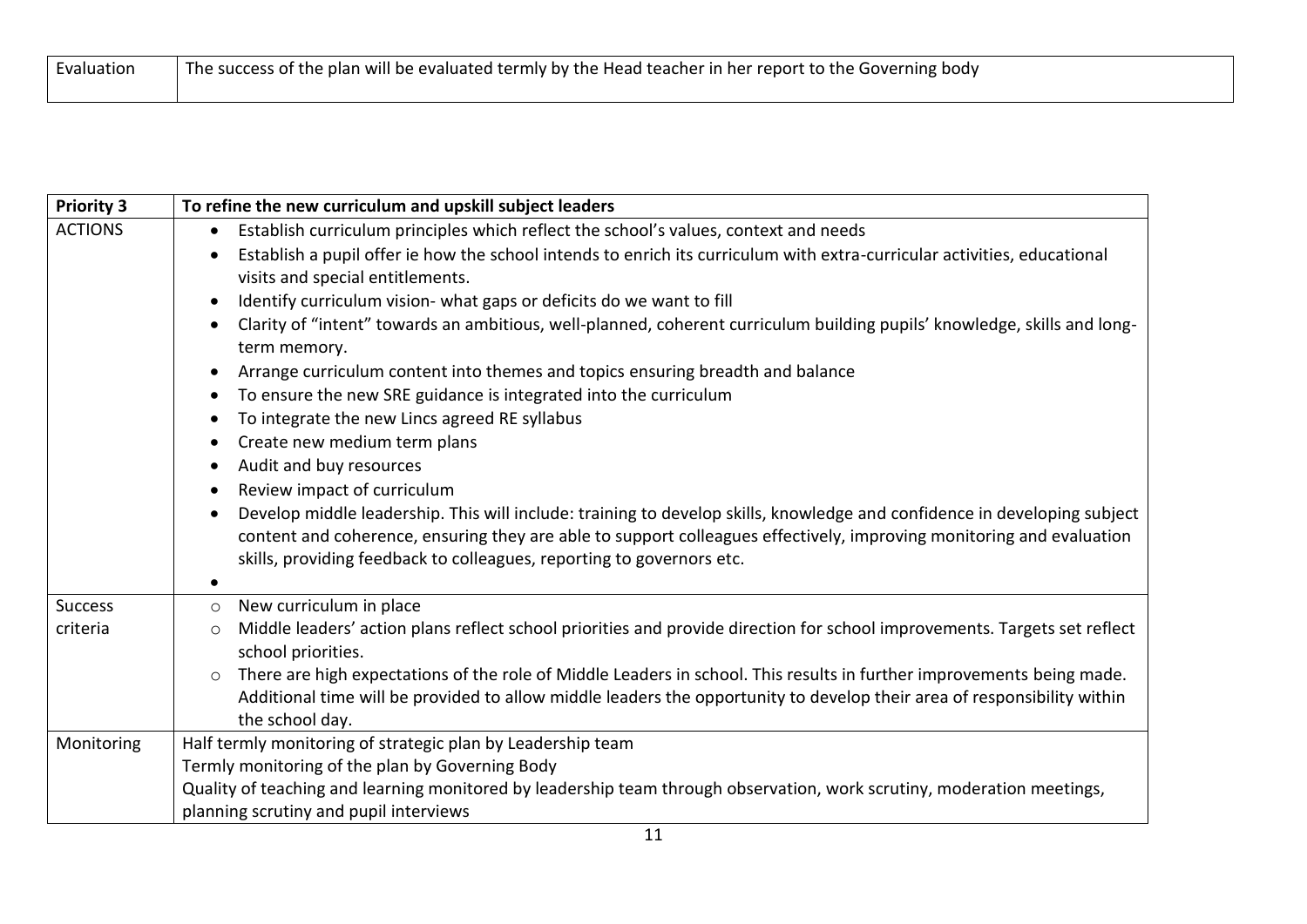| Evaluation | The success of the plan will be evaluated termly by the Headteacher in her report to the Governing body |
|------------|---------------------------------------------------------------------------------------------------------|
|            |                                                                                                         |

| <b>Priority 4</b> | To promote Healthy and active lifestyles                                                                                           |  |  |
|-------------------|------------------------------------------------------------------------------------------------------------------------------------|--|--|
| <b>ACTIONS</b>    | Ensure pupils adopt healthy lifestyles and understand the need for an active life<br>$\bullet$                                     |  |  |
|                   | Adults across school to be role models of a healthy and active lifestyle<br>$\bullet$                                              |  |  |
|                   | Ensure pupils understand that 'Healthy & Active' is high profile across school<br>$\bullet$                                        |  |  |
|                   | PSHE planned to educate pupils so they understand and to know how to adopt a healthy lifestyle<br>$\bullet$                        |  |  |
|                   | Assemblies & events planned to promote healthy, active lifestyles<br>$\bullet$                                                     |  |  |
|                   | Teachers need to ensure effective and regular delivery of PE, PSHE, Science and Cooking and Nutrition<br>$\bullet$                 |  |  |
|                   | Pupils understand how a healthy active lifestyle impacts on their physical and mental well-being<br>$\bullet$                      |  |  |
|                   | PSHE planned to educate pupils so they understand how a healthy life style impacts on their physical and mental well-<br>$\bullet$ |  |  |
|                   | being                                                                                                                              |  |  |
|                   | Assemblies & events planned to promote physical and mental health & well being<br>$\bullet$                                        |  |  |
|                   | Revise and implement a whole school PSHE curriculum<br>$\bullet$                                                                   |  |  |
|                   | PSHE lead to review current PSHE curriculum following training<br>$\bullet$                                                        |  |  |
|                   | Implement new PSHE curriculum<br>$\bullet$                                                                                         |  |  |
|                   | Share with staff expectations and relevant requirements needed<br>$\bullet$                                                        |  |  |
|                   | Monitor through observations, work scrutiny, evidence trails and pupil conversations<br>$\bullet$                                  |  |  |
|                   | Act upon findings as necessary<br>$\bullet$                                                                                        |  |  |
|                   | Initial review meeting with Head Teacher and School Food Lead - discuss food provision and food education (0.5 day)<br>$\bullet$   |  |  |
|                   | Lunchtime review - FE advisor observe lunchtime and follow up with report and 12 month action plan (1.0 day)<br>$\bullet$          |  |  |
|                   | School Food Standards Certification - complete check and verification of one year's (three terms) lunch menus and<br>$\bullet$     |  |  |
|                   | other food provision (including recipe analysis and recommendations in line with Scottish Standards for increased fibre            |  |  |
|                   | and sugar, fat and salt reduction). This is much harder to achieve in a secondary school due to the different challenges           |  |  |
|                   | faced (e.g. around shorter break times, larger premises, financial implications, pupils eating off site) therefore a               |  |  |
|                   | secondary school may wish to undertake a step change. Award certificate and logo (3.0 days)                                        |  |  |
|                   | School Food Standards Training - governors, MSAs and catering team (0.5 day)<br>$\bullet$                                          |  |  |
|                   | Lunchtime Staff training - catering team and MSAs (0.5 day)<br>$\bullet$                                                           |  |  |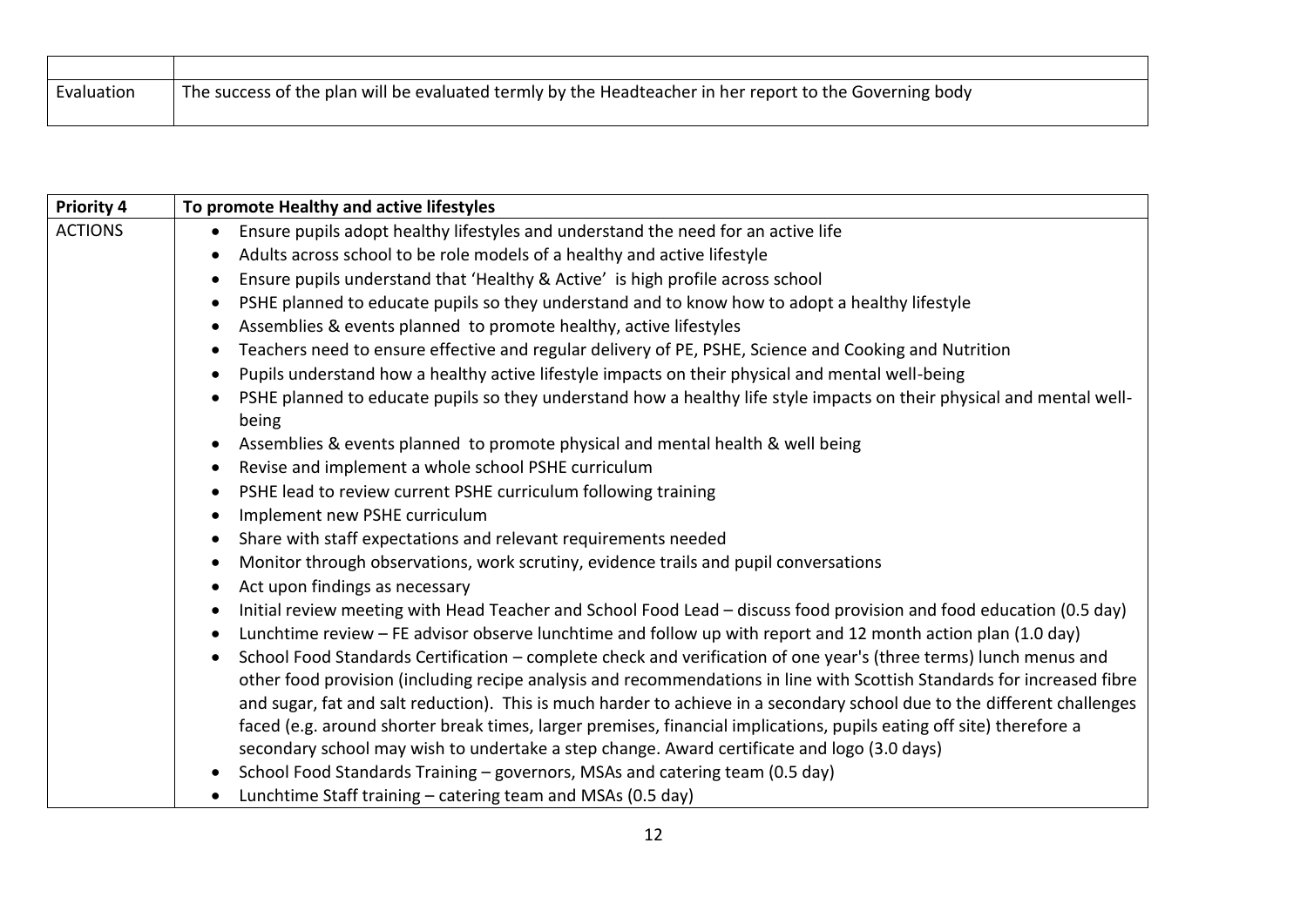|                            | Cooking in the curriculum training - School Food/DT Lead - review of planning ensuring key skills being taught (0.5<br>day)<br>12 months telephone and e-mail support – FE Team<br>Follow up monitoring – termly visit $2 \times 0.5$ days (1 day)                                 |
|----------------------------|------------------------------------------------------------------------------------------------------------------------------------------------------------------------------------------------------------------------------------------------------------------------------------|
| <b>Success</b><br>criteria | A reduction in the amount of sugar used in school food across the whole day<br>$\bullet$<br>An increase in the amount of fruit and vegetables consumed by pupils<br>Healthier packed lunches<br>Whole School Food Policy<br>Packed Lunch Policy                                    |
| Monitoring                 | Half termly monitoring of strategic plan by Leadership team<br>Termly monitoring of the plan by Governing Body<br>Quality of teaching and learning monitored by leadership team through observation, work scrutiny, moderation meetings,<br>planning scrutiny and pupil interviews |
| Evaluation                 | The success of the plan will be evaluated termly by the Headteacher in her report to the Governing body                                                                                                                                                                            |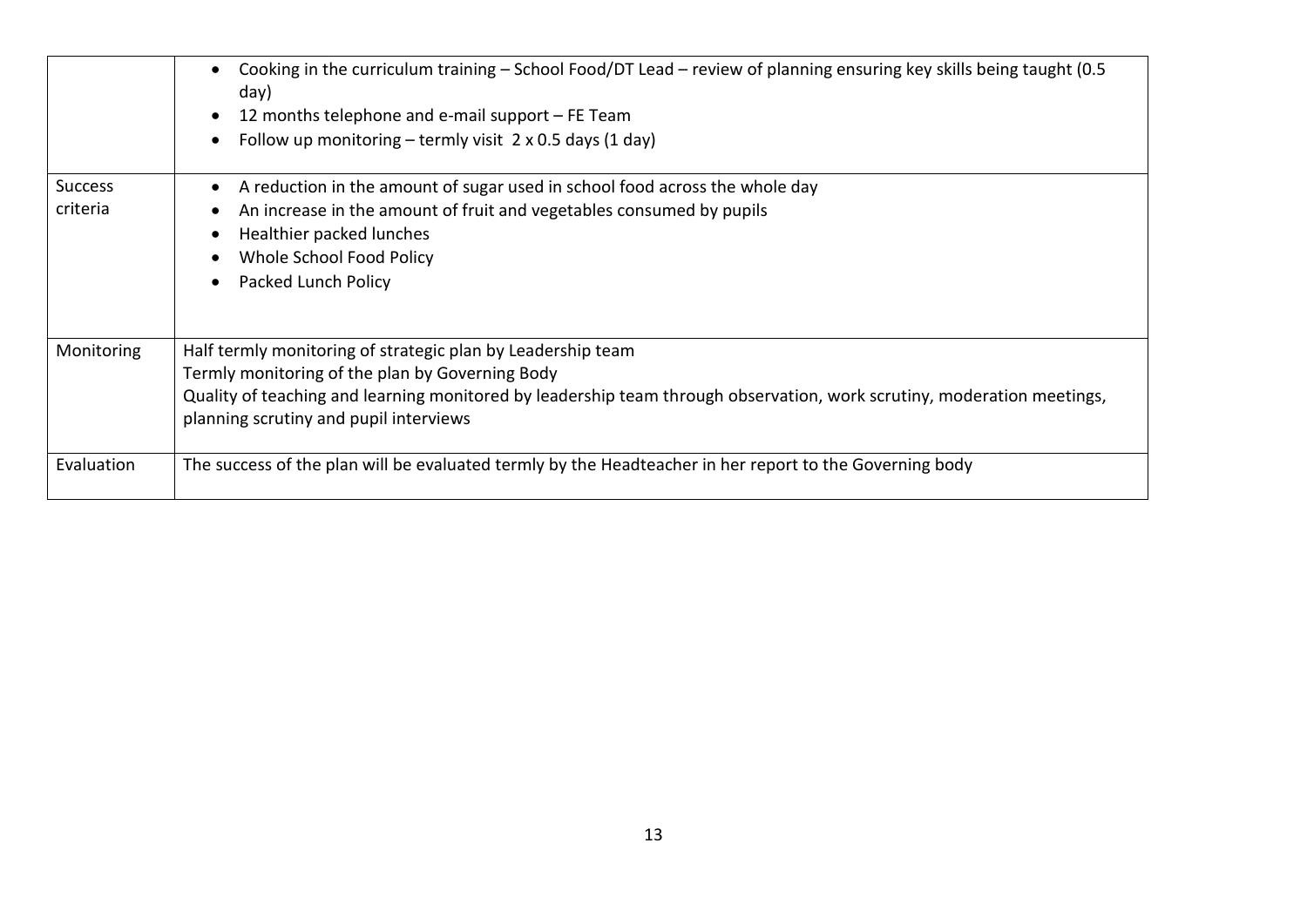| <b>Key Milestones</b>                                                                         |                                                                                             |                                                                                  |  |
|-----------------------------------------------------------------------------------------------|---------------------------------------------------------------------------------------------|----------------------------------------------------------------------------------|--|
| <b>Autumn Term</b>                                                                            | <b>Spring Term</b>                                                                          | <b>Summer Term</b>                                                               |  |
| No teaching is inadequate and 67% is consistently                                             | No teaching is inadequate and 77% is consistently                                           | No teaching is inadequate and 89% is consistently                                |  |
| good in Mathematics and English.                                                              | good in Mathematics and English.                                                            | good in Mathematics and English.                                                 |  |
| 11% of teaching is outstanding.                                                               | 11% of teaching is outstanding.                                                             | 22% of teaching is outstanding.                                                  |  |
| 80% of pupils make good progress in Mathematics<br>in each year group (2 points)              | 80% of pupils make good progress in Mathematics<br>in each year group (2 points)            | 80% of pupils make good progress in Mathematics<br>in each year group (3 points) |  |
| 80% of pupils make good progress in Reading in<br>each year group (2 point)                   | 80% of pupils make good progress in Reading in<br>each year group (2 points)                | 80% of pupils make good progress in Reading in<br>each year group (3 points)     |  |
| 80% of pupils make good progress in Writing in<br>each year group (2 point)                   | 80% of pupils make good progress in Writing in<br>each year group (2 points)                | 80% of pupils make good progress in Writing in<br>each year group (3 points)     |  |
| 50% of Reception cohort working at the expected<br>level in all GLD areas (40-60m developing) | 60% of Reception cohort to be working at the<br>expected level in GLD areas (40-60m secure) | 70% of children of achieve GLD at the end of year.                               |  |